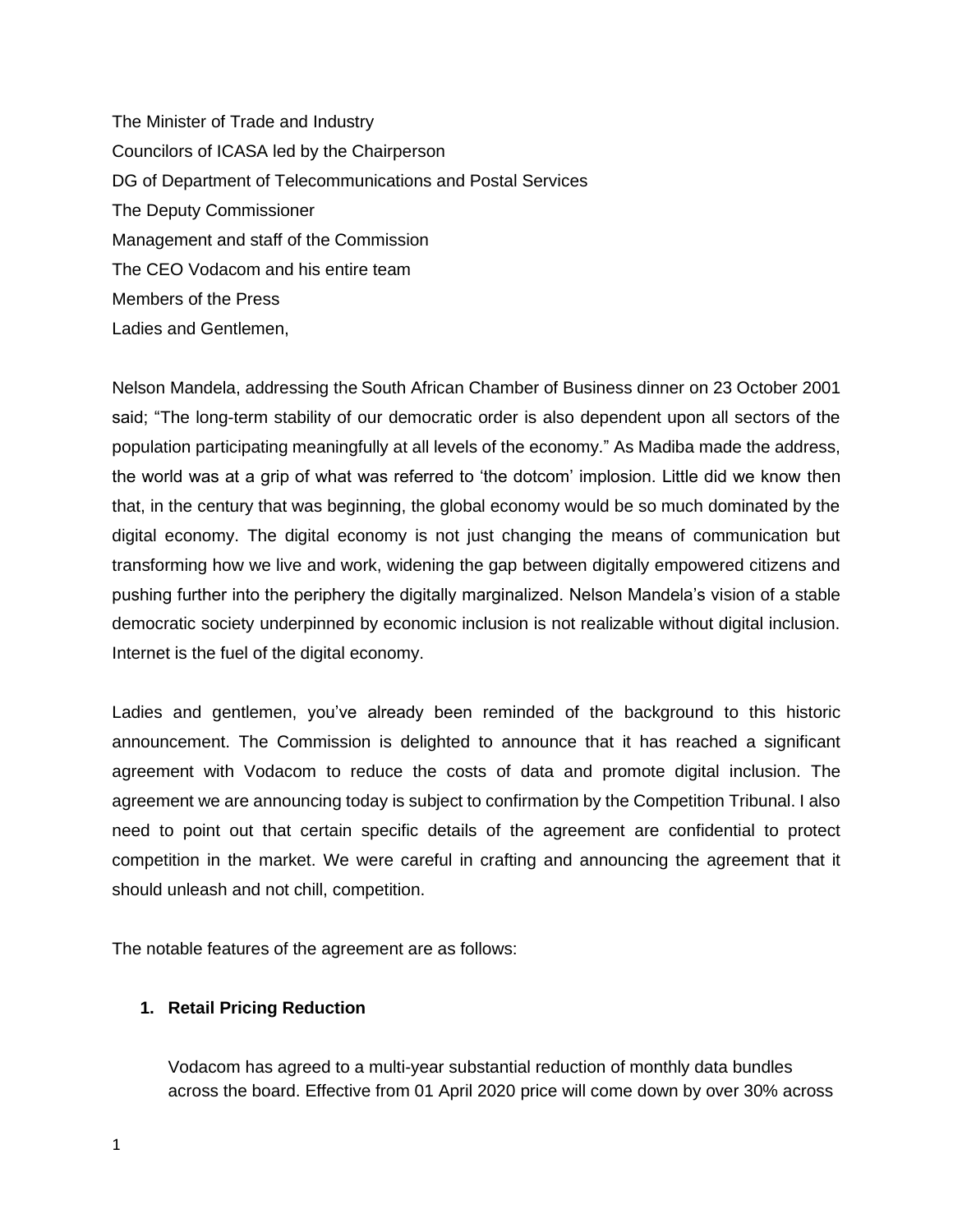all channels. For an example, the key 1GB monthly data bundle will drop from **R149 per 1Gigabyte** to no more than **R99 (including VAT)**. This represents a 34% price decrease.

Customers that buy the lowest volumes of data, which are typically the poorest customers, will see the greatest benefit of these price decreases.

## **2. Lifeline Data and Zero Rating of Data**

From the 01 April 2020, Vodacom shall, except for the zero-rated Government websites, make available all of its current zero-rated services on one platform, with increased focus on consumers in poorer communities through "ConnectU". ConnectU will address seven key areas:

**Education** – Vodacom shall expand their current zero rating offering to all public universities, Technical and Vocational Educational Training (TVET) colleges as well as all public schools across the country. These educational institutions will be able to apply to get their portals zero-rated through a clear and transparent process.

**Internet Search** – Vodacom shall provide a full zero-rated Internet search function powered by Wikipedia, which will enable customers to search for any topic online. This functionality will allow consumers to search the entire domain of knowledge captured within Wikipedia, absolutely free of charge.

**Jobs** – Vodacom shall allow customers to view and apply for job opportunities as advertised on seven zero-rated South African job portals. Vodacom's "Future jobs finder" services provides career guidance and access to training content to provide new skills with the aim to enhance opportunities for the youth of South Africa in the digital economy.

**Social and essential Internet access** – to provide a free basic means of communication, Vodacom has undertaken to provide customers with free access to Facebook Flex. Consumers can also access local and international news headlines, trends, as well as weather free of charge.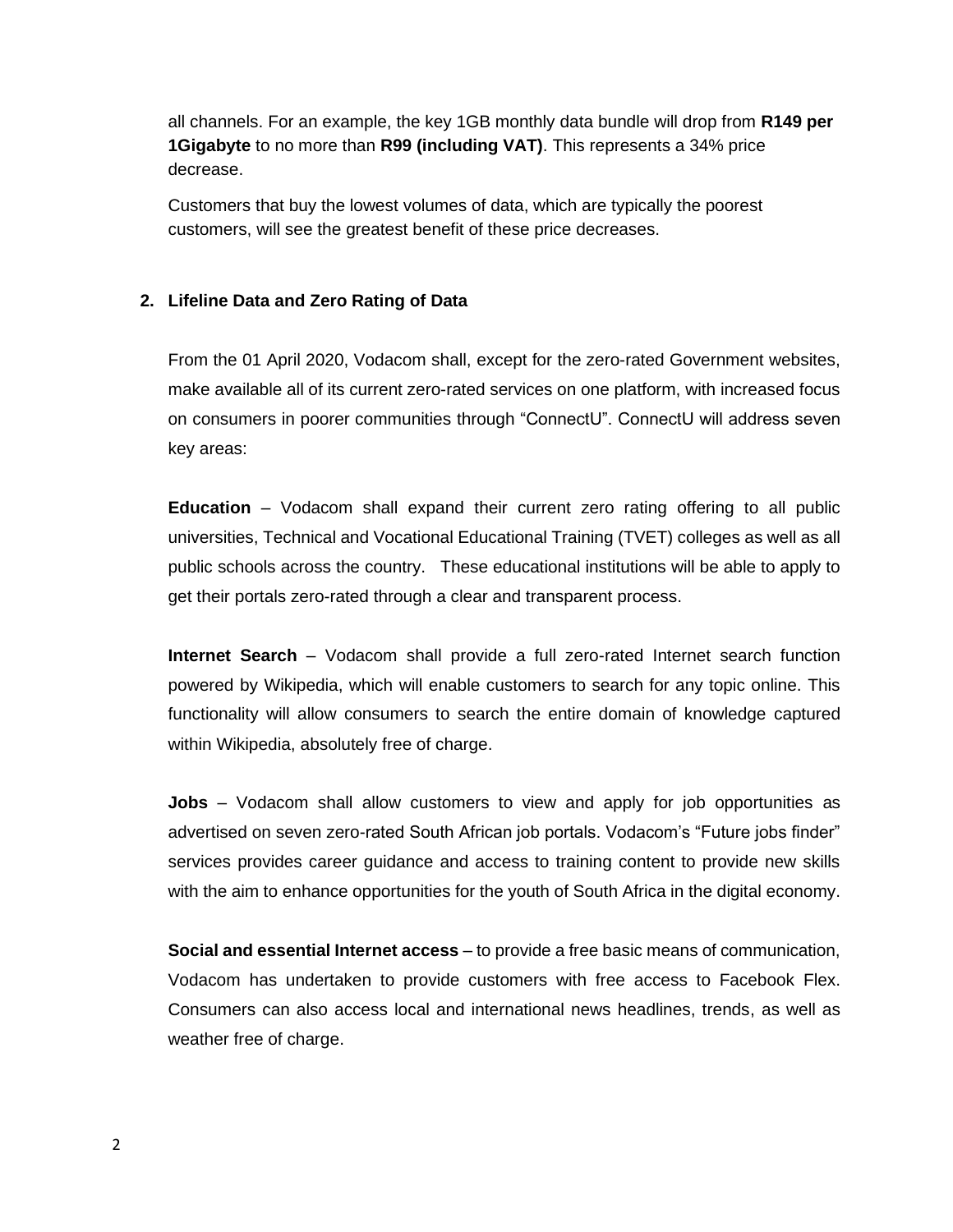**Health and Wellness** – Vodacom shall expand its health information portal from the current Mum & Baby offering to provide holistic health information across all life-stages in the third quarter of 2020.

**Safety & Security** – Vodacom shall assist with protecting families through measures such as Secure Net Parental Control, a protective measure to shield children from exposure to illegal and inappropriate adult content.

## **Pro-Poor Personalized discounting and Free Communication**

Vodacom shall extend current zero-rating to essential state and emergency specified sites. These will enable citizens to access emergency services and allow citizens to access crucial government information and services. The list extends to more than twenty sites and includes sites of the Department of Health, Education and Home Affairs.

This Vodacom undertaking will be phased in within two months from 01 April to allow time for the necessary technical testing and implementation.

Vodacom shall extend personalised discounts to prepaid customers in all suburbs and villages where most of the population have income levels below the upper bound food poverty line. This will cover more that 2000 localities as defined in the agreement.

Vodacom shall extend two free SMSs daily to all prepaid customers who had at least one revenue generating activity in the preceding 30-day period.

Vodacom shall launch ConnectU platform officially with the necessary marketing campaigns to drive awareness and education.

## **Transparency**

Effective from 01 April, Vodacom shall: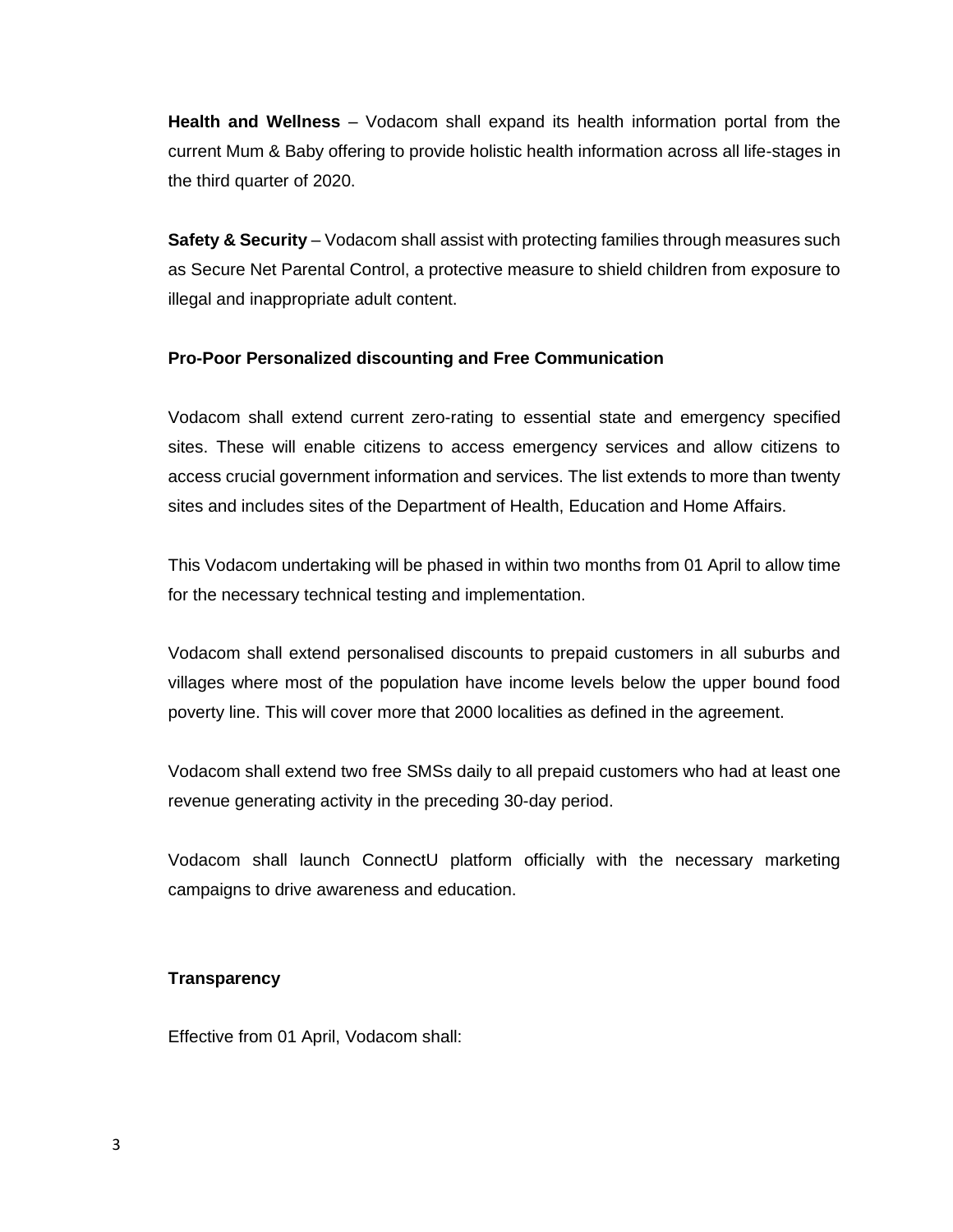Improve customer awareness of the personalised price promotions and guaranteeing that there will always be better value on the personalised price promotion platforms when compared to headline offers. This will include information on the savings that consumers can make from taking up the promotional offers. It will also be easier for consumers to fid these promotional offers by creating a single landing page for all promotional offers on the Vodacom app and website.

Display the cents/MB for all data bundles offered in relevant channels. This will greatly improve the ability of consumers to compare the value offered across the different packages and make more informed decisions.

Enable Prepaid consumers to access detailed information on their historic purchases and what their data was used on, which will also greatly improve transparency and more informed decision making.

In conclusion, somebody reminded me of Madiba's quote in the morning, that it all seems impossible until it's done. I now want to thank all those we have made this possible.

I thank Vodacom for their appreciation of the concerns of the people of South Africa, and the matured and progressive manner in which they have conducted the engagements with the Commission in this regard.

I would like to thank the Minister, Ebrahim Patel who together with the Minister of Telecommunications and Postal Services really started all this by calling upon the Competition Authorities to look into the matter, culminating into a formal request by the Minister to the Commission to initiate the Inquiry.

I also wish to thank the staff who conducted the Market Inquiry as well as negotiations with Mobile Operators. I hope one day we will have time to reflect and remember the anxiety, exhilaration, exasperation, excitement but also a sense of collective provide involved in an undertaking of this exercise.